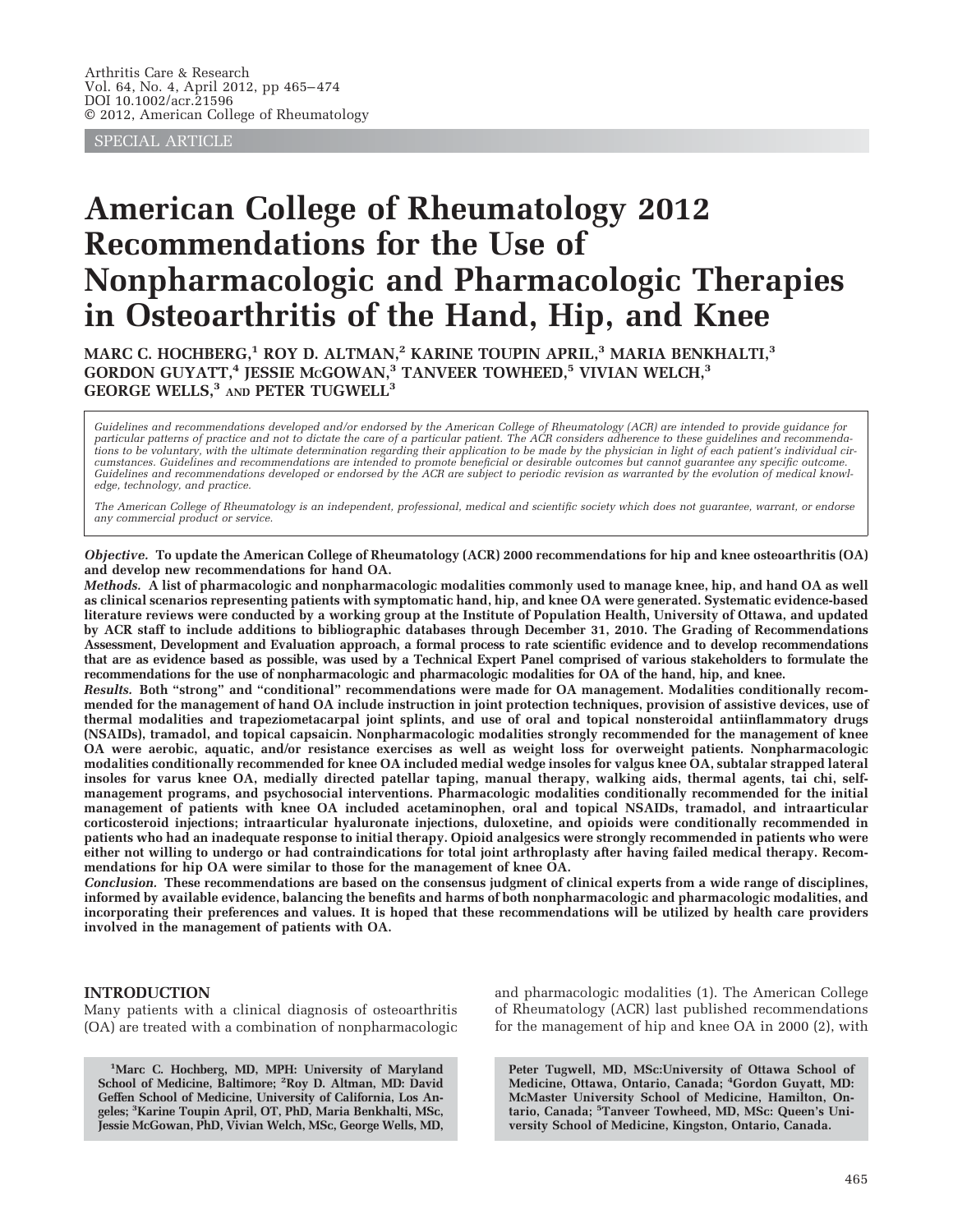an addendum posted on the ACR web site in February 2005 (3). Since 2000, other professional societies have published recommendations for the management of hand, hip, and knee OA, including those developed by the European League Against Rheumatism (EULAR)  $(4-6)$ , the Osteoarthritis Research Society International (OARSI) (7), and the American Academy of Orthopaedic Surgeons (AAOS) (8).

Past ACR recommendations for the management of hip and knee OA were derived by a small group using an informal consensus approach following an extensive literature review. Since then, the methodology used to develop clinical practice guidelines has matured with the use of systematic literature reviews and the implementation of the Delphi method for development of consensus agreement on propositions (4 –7) or the RAND/University of California, Los Angeles Appropriateness Method for determining when the use of certain therapeutic modalities is appropriate in a given clinical scenario (9). The current recommendations were developed using the Grades of Recommendation Assessment, Development and Evaluation (GRADE) approach, a formal process to develop recommendations that are as evidence based as possible. The GRADE approach has been adopted by the World Health Organization, the Cochrane Collaboration, the Agency for Healthcare Research and Quality (AHRQ) (10–14), and numerous professional organizations including, among others, the American College of Physicians and, most recently, the ACR.

Since 2000, new therapies for OA and additional infor-

**Dr. Hochberg has received consultant fees (less than \$10,000 each) from Abbott Laboratories, Amgen, AstraZeneca, Bayer Health Care, Bioiberica, Bristol-Myers Squibb, CombinatoRx, Covidien, Eli Lilly, Genentech, GlaxoSmithKline, Hoffman-La Roche, Merck, Merck Serono International, NicOx, Novartis, Pfizer, Pozen, Rand Corporation, Sanofi-Aventis, Smith & Nephew, Stryker Biotech, TransPharma Medical, and UCB, receives research support from the NIH, serves as a member/chair of the data safety monitoring boards for the National Eye Institute and Novartis, and serves on the medical advisory board for and owns stock in Theralogix. Dr. Altman has received consultant fees, speaking fees, and/or honoraria (less than \$10,000 each) from Ferring, Rotta, Endo, Novartis, Lilly, and Smith & Nephew. Dr. Towheed has received speaking fees from and/or serves on the advisory board for Amgen, Novartis, Bristol-Myers Squibb, Hoffman-La Roche, and Schering (less than \$10,000 each). Dr. Tugwell has received consultant fees (more than \$10,000 each) from Abbott, Almirall, AstraZeneca, Aventis, Berlex, Biomatrix, Bristol-Myers Squibb, Caduceus Group, Centocor, Chelsea, Dimedix, Dimethaid, Eli Lilly, Glaxo-Welcome, GlaxoSmithKline, Hoechst Marion Roussel, Immunomedics, Innovus, Johnson & Johnson, Larvol, Lilly Research, Medicine Group, Medicus, Merck, Merck Frosst, Novartis, Novopharm, Ortho McNeil, Pennside, Pfizer, Roche, Sandoz, Scios, Searle, Teva Pharmaceuticals, UCB, and Wyeth Ayerst, and has received grant support from Aventis, Biomatrix, Cigna, Genzyme, IDRC, Merck, Novartis, Parke-Davis, Pfizer, Rhone-Poulenc, Sandoz, and Smithkline Beecham.**

**Address correspondence to Marc C. Hochberg, MD, MPH, Division of Rheumatology, University of Maryland School of Medicine, 10 South Pine Street, MSTF 8-34, Baltimore, MD 21201. E-mail: mhochber@umaryland.edu.**

**Submitted for publication April 1, 2010; accepted in revised form December 23, 2011.**

mation on the safety and tolerability of existing therapies for OA have become available and, as noted above, the methodology for developing clinical practice guidelines has evolved. These factors combined to contribute to the decision of the ACR to revise and update recommendations for the management of OA of the hip and knee as well as create new recommendations for the management of OA of the hand. Applying these recommendations in clinical practice requires individualized assessment of the patient and consideration of the values and judgments of both the practitioner and the patient. The recommendations provided here are not intended to be used in a "cookbook" fashion, but rather to provide guidance based on clinical evidence and expert panel input. Unlike previous ACR recommendations for the management of OA, these recommendations do not recommend the sequence of subsequent interventions for those failing to have an adequate response to recommended initial therapies, as there are few, if any, high-quality studies that were designed to examine the benefit and safety of specific modalities under such assumptions. Although disseminated under the aegis of the ACR, we hope that these recommendations will have relevance to practitioners throughout the world. We specifically did not make recommendations regarding the use of pharmacologic agents that are not approved in the US and Canada, however, or regarding the use of surgical interventions, as this was beyond the scope of the charge to the committee.

# **MATERIALS AND METHODS**

**Initial systematic literature review.** Systematic literature searches were conducted by a working group at the University of Ottawa, which also organized the summary evidence profiles and supporting documents. Systematic literature searches were performed for more than 50 different nonpharmacologic and pharmacologic modalities that were previously identified by separate expert panels (4 –7); note that tramadol was considered separately from opioid analgesics because the central analgesic effect of tramadol is thought to be mediated not only by a weak opioid receptor agonist effect but also through modulation of serotonin and norepinephrine levels. Literature searches were not performed for medications that are not commercially available in the US and Canada. The initial searches were conducted in Medline (1950 –2009), Embase (1980 –2009), and The Cochrane Library (issue 3, 2009) by applying database subject headings and relevant keywords (see Supplementary Appendix A for the search strategy employed for exercise, available in the online version of this article at http://onlinelibrary.wiley.com/journal/ 10.1002/(ISSN)2151-4658). Published search filters were modified and used to limit the search to specific highquality study designs (15–17). The initial searches for pharmacologic modalities were conducted during the third and fourth quarters of 2008, while those for the nonpharmacologic modalities were conducted during the second and third quarters of 2009.

The goal of the literature search was to identify the most current systematic review(s) and meta-analysis(es) that would provide reliable estimates of benefits of the inter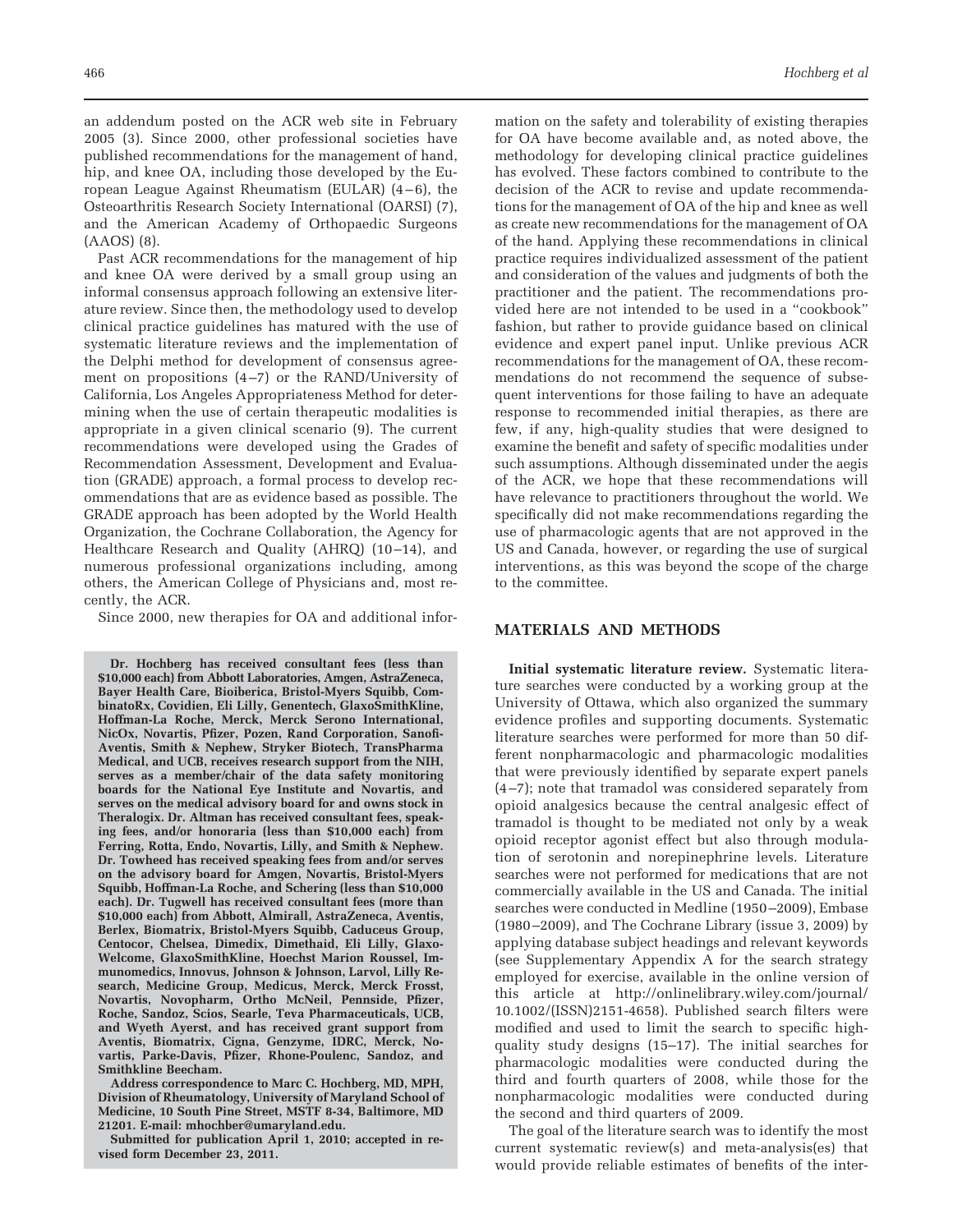vention for the prespecified clinically relevant outcomes of pain and function as well as providing data on safety of the intervention; clinically relevant safety outcomes differed by type of intervention. If no systematic review or meta-analysis was available, the search results were screened for randomized controlled trials (RCTs). If more than 1 systematic review or RCT was identified for the modality and outcomes of interest, the quality of the systematic review or RCT was assessed in order to select the best-quality evidence. Observational studies on safety of interventions were included if there were no RCTs. Data from the Food and Drug Administration (FDA) Adverse Event Reporting System and unpublished data from product manufacturers or investigators were not solicited, as adequate denominator populations are often not available to allow the calculation of numbers needed to harm.

**Forming the Technical Expert Panel (TEP) and developing clinical scenarios.** While the initial literature review was being completed, a TEP was convened (members of the TEP are shown in Appendix A). The TEP included nationally recognized academic and practicing rheumatologists, primary care physicians, physiatrists, geriatricians, orthopedic surgeons, and occupational and physical therapists. The TEP was asked initially to develop a series of clinical scenarios representing patients with hand, hip, or knee OA who presented for management decisions. The scenarios included a base case of a patient with symptomatic hand, hip, or knee OA; clinical variations of the base case scenario depended on specific joint groups involved for hand OA and the lack of a satisfactory response and/or the presence of comorbidities for hip and knee OA. The scenarios were collated and then submitted to the ACR Board of Directors for review.

**Recommendation development.** Once the literature review was completed, the TEP was asked to evaluate the evidence and formulate recommendations for OA treatment in the situations outlined in the clinical scenarios. First, the TEP was provided with summaries of the best available evidence for all interventions, including evidence profiles for each intervention for the prespecified clinically important outcomes, which provided summary data on the benefits and safety of each modality. These summaries also included, for each modality examined, the percentage of patients who clinically improved in both control and treatment groups, estimated effect size, number needed to treat, number needed to harm, and a complete quality assessment of the evidence. In addition, the TEP received the final set of clinical scenarios; instructions on the use of the GRADE process (10 –13); the ACR White Paper on the use of nonsteroidal antiinflammatory drugs (NSAIDs) (18); AHRQ reports on the use of nonopioid analgesics for OA (19) and treatment of primary and secondary knee OA (20); the EULAR recommendations for the management of OA of the hand, hip, and knee  $(4-6)$ ; the AAOS recommendations for the management of knee OA (8); the OARSI recommendations for the management of OA of the hip and knee (7); the American Heart Association Scientific Statement on the use of NSAIDs (21); and the American College of Cardiology Foundation consensus recommendations on reducing the risk of gastrointestinal (GI) adverse events in patients using antiplatelet and NSAID therapy (22). The TEP also considered drugspecific indications, contraindications, and warnings from product information labels from the US FDA.

Next, using a 5-point Likert scale, panelists were asked to use the evidence reports to make a recommendation for each pharmacologic modality as applied to each clinical scenario; nonpharmacologic modalities were evaluated for the base cases of hand, hip, and knee OA, as well as hand OA with involvement of the trapeziometacarpal joint. The scale provided to panelists included the following choices: strong recommendation to use, weak (or conditional) recommendation to use, no recommendation, weak (or conditional) recommendation not to use, and strong recommendation not to use. The strength of a recommendation reflects the quality of the evidence supporting the use of the modality as well as the extent to which one can be confident that desirable effects (i.e., benefits) of an intervention outweigh undesirable effects (i.e., harms). Strong recommendations mean that most informed patients would choose the recommended management and that clinicians can structure their interactions with patients accordingly. Conditional recommendations mean that the majority of informed patients would choose the recommended management but many would not, so clinicians must ensure that patients' care is in keeping with their values and preferences. Based on this initial TEP member feedback, an initial set of recommendations was drafted.

Initial voting was done privately with votes submitted electronically using Excel spreadsheets (Microsoft). The TEP met in person in December 2008 to complete the pharmacologic recommendations for hand, hip, and knee OA and the nonpharmacologic recommendations for hand OA. If consensus was not achieved with private voting, further discussion of the modality was conducted at the meeting with open voting and group discussion until consensus was achieved. Subsequently, the TEP met by conference call in September 2009 to complete the nonpharmacologic recommendations for hip and knee OA. Prior to the conference call, the TEP members were provided with summary data on the benefits and safety of each nonpharmacologic modality reviewed. Again, initial voting was done privately with votes submitted electronically using Excel spreadsheets. If consensus was not achieved with private voting, further discussion of the modality was conducted at the meeting with open voting and group discussion until consensus was achieved. Throughout the voting process, if one or more members of the TEP reported a conflict of interest concerning any specific modality, they were encouraged to recuse themselves from the discussion and voting on that modality.

The summary data from the systematic literature review that were provided to the TEP before its meetings are available as supplementary files in the online version of this article at http://onlinelibrary.wiley.com/journal/ 10.1002/(ISSN)2151-4658. These data include not only the citations for the most relevant systematic reviews and/or randomized clinical trials and how to interpret them (in the OA guideline development process document), but also the summary of findings tables indicating the efficacy and safety/tolerability of pharmacologic modalities for hip and knee OA, duloxetine, nonpharmacologic modalities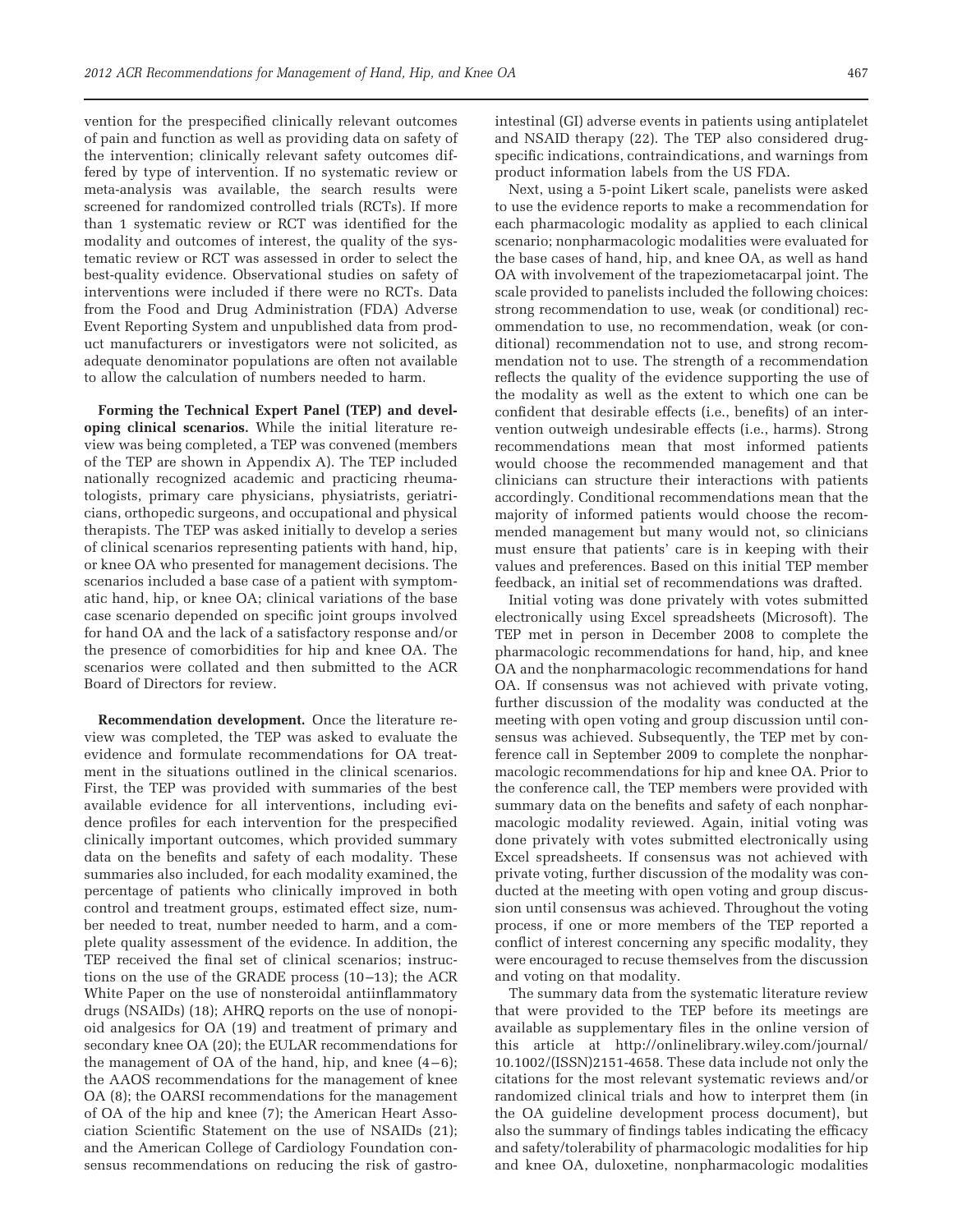for hip and knee OA, and updated tai chi. In addition, the top-line citations for each treatment modality that were used for the development of the summary of findings tables are included in Supplementary Appendix B (available in the online version of this article at http://onlinelibrary. wiley.com/journal/10.1002/(ISSN)2151-4658).

The final set of recommendations was drafted after discussion of the evidence at each TEP meeting. Consensus was defined as 75% or more of the members of the TEP voting to either strongly or conditionally recommend using a modality, either strongly or conditionally recommend not using a modality, or choosing not to make a recommendation on the use of a modality (23). A strong recommendation for using a modality required high-quality evidence and evidence of a large gradient of difference between desirable and undesirable effects of the treatment (i.e., benefits compared to harms). A conditional recommendation for using a modality was based on absence of high-quality evidence and/or evidence of only a small gradient of difference between desirable and undesirable effects of the treatment. In addition, when there was more uncertainty and/or variability in the values and preferences of the TEP members for a specific modality, this more likely resulted in a conditional recommendation. The lack of data from appropriate RCTs resulted in either not making a recommendation or making a recommendation not to use a modality, depending on the harms of the modality in other conditions and/or the values and preferences of TEP members. The recommendations of the TEP focus on the initiation of treatments for OA of the hand, hip, and knee. Costs of care were not considered in formulating these recommendations.

**Updating the literature review and finalizing the recommendations.** The initial literature searches were updated during the first quarter of 2011 with a cutoff date of December 31, 2010 by the ACR staff using the identical methodology and search filters as in the original searches. The results of the updated literature search of pharmacologic agents were reviewed by physician members of the project's Steering Committee (RDA, MCH, TT, PT) to identify studies that might provide information on new treatments or new information on the efficacy or safety/tolerability of existing treatments. The results of the updated literature search for nonpharmacologic modalities were reviewed by the rheumatology health professionals who were members of a TEP to identify studies that might provide new information on the efficacy or safety/tolerability of existing modalities. Selected key articles that were used to generate the evidence profiles for each of the nonpharmacologic and pharmacologic modalities are listed in Supplementary Appendix B (available in the online version of this article at http://onlinelibrary.wiley. com/journal/10.1002/(ISSN)2151-4658).

In the second quarter of 2011, the TEP reviewed the information obtained from the updated literature search and voted electronically on the need for making any changes in the original recommendations as well as providing recommendations for any new therapeutic modalities. Conference calls were conducted in order to reach consensus, as necessary. These updated votes are included in the recommendations in this manuscript.

**ACR peer review of recommendations.** Following manuscript development, a draft was submitted to the ACR Guideline Subcommittee, ACR Quality of Care Committee, and ACR Board of Directors for their comments and votes in regard to approval. These comments were incorporated into the final recommendations to the extent possible.

## **RESULTS**

**Hand OA.** *Base case.* An adult with symptomatic hand OA without cardiovascular comorbidities, current or past upper GI problems, or chronic kidney disease presents to her primary care provider for treatment. She has pain in several finger joints for several months. Over-the-counter (OTC) acetaminophen at dosages up to 3 gm/day was of minimal value. Radiographs revealed osteophytes at several distal and proximal interphalangeal joints with joint space narrowing but no erosions.

The evidence base for hand OA was developed in collaboration with one of the authors (TT); this report has subsequently been published in part (24). There were relatively few high-quality RCTs of interventions for hand OA published in the peer-reviewed literature. Therefore, there were no strong recommendations made by the TEP for this indication. There are, however, several conditional recommendations that are discussed in the following sections.

*Nonpharmacologic modalities.* The TEP conditionally recommends that all patients with hand OA should be evaluated by a health professional, either their primary care provider or an occupational or physical therapist, for their ability to perform activities of daily living and receive assistive devices as necessary, instruction in joint protection techniques, and the use of thermal agents for relief of pain and stiffness (Table 1). The TEP conditionally recommends that patients with OA involving the trapeziometacarpal joint should be provided with splints, as they may benefit from this device.

*Pharmacologic modalities.* The TEP conditionally recommends that patients with hand OA should be treated

| Table 1. Nonpharmacologic recommendations for the                                                                                                                                                                                                                                                                                              |
|------------------------------------------------------------------------------------------------------------------------------------------------------------------------------------------------------------------------------------------------------------------------------------------------------------------------------------------------|
| management of hand OA*                                                                                                                                                                                                                                                                                                                         |
| We conditionally recommend that health professionals<br>should do the following:<br>Evaluate the ability to perform activities of daily living<br>(ADLs)<br>Instruct in joint protection techniques<br>Provide assistive devices, as needed, to help patients<br>perform ADLs<br>Instruct in use of thermal modalities                         |
| Provide splints for patients with trapeziometacarpal<br>joint OA                                                                                                                                                                                                                                                                               |
| * No strong recommendations were made for the nonpharmacologic<br>management of hand osteoarthritis (OA). The evidence supporting<br>these interventions demonstrated only a small to moderate effect<br>size (see supplementary bibliography for hand OA in Supplemen-<br>tary Appendix B, available in the online version of this article at |

http://onlinelibrary.wiley.com/journal/10.1002/(ISSN)2151-4658).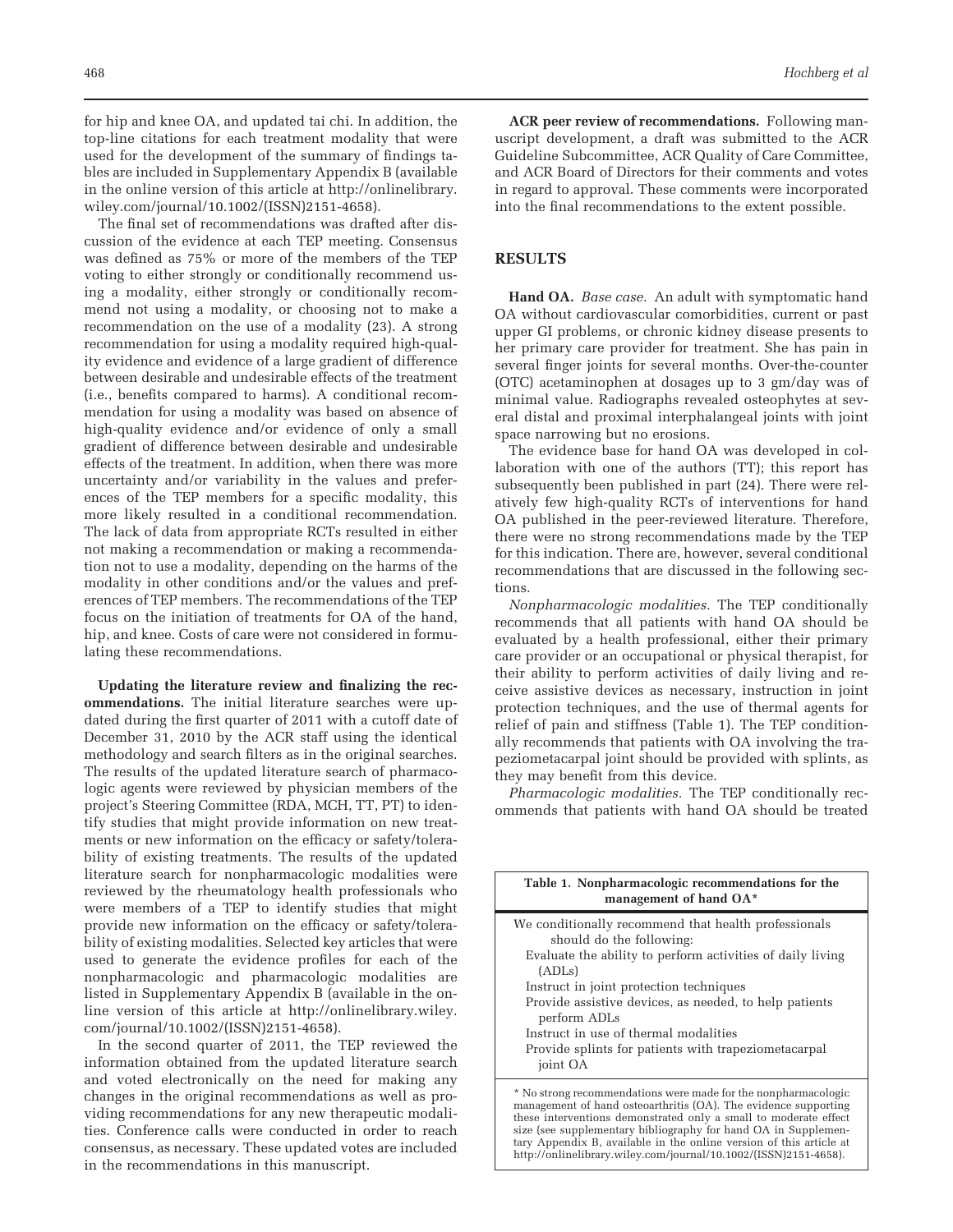#### **Table 2. Pharmacologic recommendations for the initial management of hand OA\***

| We conditionally recommend that health professionals<br>should use one or more of the following:<br>Topical capsaicin<br>Topical NSAIDs, including trolamine salicylate<br>Oral NSAIDs, including COX-2 selective inhibitors<br>Tramadol<br>We conditionally recommend that health professionals<br>should not use the following:<br>Intraarticular therapies<br>Opioid analgesics<br>We conditionally recommend that persons age $\geq 75$ years<br>should use topical rather than oral NSAIDs. In<br>persons age $\leq 75$ years, the TEP expressed no<br>preference for using topical rather than oral NSAIDs. |
|-------------------------------------------------------------------------------------------------------------------------------------------------------------------------------------------------------------------------------------------------------------------------------------------------------------------------------------------------------------------------------------------------------------------------------------------------------------------------------------------------------------------------------------------------------------------------------------------------------------------|
| * No strong recommendations were made for the pharmacologic<br>management of hand osteoarthritis (OA). For patients who have an<br>inadequate response to initial pharmacologic management, please<br>see the Results for alternative strategies. $NSAIDs = nonsteroidal$<br>antiinflammatory drugs; $COX-2$ = cyclooxygenase 2; $TEP$ = Tech-                                                                                                                                                                                                                                                                    |

with either topical or oral NSAIDs, topical capsaicin, or tramadol (Table 2). The TEP conditionally recommends that such patients not be treated with opioid analgesics or intraarticular therapies.

nical Expert Panel.

For patients with involvement of the trapeziometacarpal joint who request an intraarticular injection, the TEP conditionally recommends not using either intraarticular corticosteroids or hyaluronates and, furthermore, provided no recommendation on the choice between corticosteroids and hyaluronates, if a provider decides to give an injection. For patients with erosive and/or inflammatory interphalangeal OA, the TEP conditionally recommends not using either oral methotrexate or sulfasalazine and voted not to provide a recommendation either for or against the use of hydroxychloroquine. The recommendations not to use modalities were based largely on the absence of evidence from RCTs to support the benefits of use of these modalities and the potential for harm from these agents and/or procedures.

**Knee OA.** *Base case.* An adult with symptomatic knee OA without cardiovascular comorbidities, current or past upper GI problems, or chronic kidney disease presents to her primary care provider for treatment. She experiences pain in and/or around her knee(s) and has not had an adequate response to either intermittent dosing of OTC acetaminophen, OTC NSAIDs, or OTC nutritional supplements (e.g., chondroitin sulfate, glucosamine).

*Nonpharmacologic modalities.* The TEP strongly recommends that all patients with symptomatic knee OA be enrolled in an exercise program commensurate with their ability to perform these activities (25,26) (Table 3). The TEP expressed no preference for aquatic exercises as opposed to land-based exercises based on benefits or safety; the decision should be individualized and based on patient preferences and ability to perform exercises. For example, a patient who is aerobically deconditioned should initially participate in an aquatic exercise program in or-

der to improve their aerobic capacity. Once this is accomplished, they can progress to a land-based program and choose, in conjunction with their health care provider, an aerobic conditioning or strengthening program or both. The TEP also strongly recommends that all patients with symptomatic knee OA who are overweight be counseled regarding weight loss (27).

The TEP conditionally recommends that patients with knee OA should 1) participate in self-management programs that may include psychosocial interventions, 2) use thermal agents and manual therapy in combination with exercise supervised by a physical therapist, 3) use medially directed patellar taping, 4) participate in tai chi programs, and 5) use walking aids, if necessary. Patients with lateral compartment OA are conditionally recommended to wear medially wedged insoles, while those with medial compartment OA are conditionally recommended to wear laterally wedged subtalar strapped insoles.

*Pharmacologic modalities.* For the base case failing to obtain adequate pain relief with intermittent dosing of OTC acetaminophen, OTC NSAIDs, and/or OTC nutritional supplements (e.g., chondroitin sulfate, glucosamine), the TEP conditionally recommends that health

| Table 3. Nonpharmacologic recommendations for the<br>management of knee OA            |
|---------------------------------------------------------------------------------------|
| We strongly recommend that patients with knee OA<br>should do the following:          |
| Participate in cardiovascular (aerobic) and/or resistance<br>land-based exercise      |
| Participate in aquatic exercise                                                       |
| Lose weight (for persons who are overweight)                                          |
| We conditionally recommend that patients with knee OA<br>should do the following:     |
| Participate in self-management programs                                               |
| Receive manual therapy in combination with                                            |
| supervised exercise                                                                   |
| Receive psychosocial interventions                                                    |
| Use medially directed patellar taping                                                 |
| Wear medially wedged insoles if they have lateral<br>compartment OA                   |
| Wear laterally wedged subtalar strapped insoles if they<br>have medial compartment OA |
| Be instructed in the use of thermal agents                                            |
| Receive walking aids, as needed                                                       |
| Participate in tai chi programs                                                       |
| Be treated with traditional Chinese acupuncture*                                      |
| Be instructed in the use of transcutaneous electrical<br>stimulation*                 |
| We have no recommendations regarding the following:                                   |
| Participation in balance exercises, either alone or in                                |
| combination with strengthening exercises                                              |
| Wearing laterally wedged insoles                                                      |
| Receiving manual therapy alone                                                        |
| Wearing knee braces                                                                   |
| Using laterally directed patellar taping                                              |

\* These modalities are conditionally recommended only when the patient with knee osteoarthritis (OA) has chronic moderate to severe pain and is a candidate for total knee arthroplasty but either is unwilling to undergo the procedure, has comorbid medical conditions, or is taking concomitant medications that lead to a relative or absolute contraindication to surgery or a decision by the surgeon not to recommend the procedure.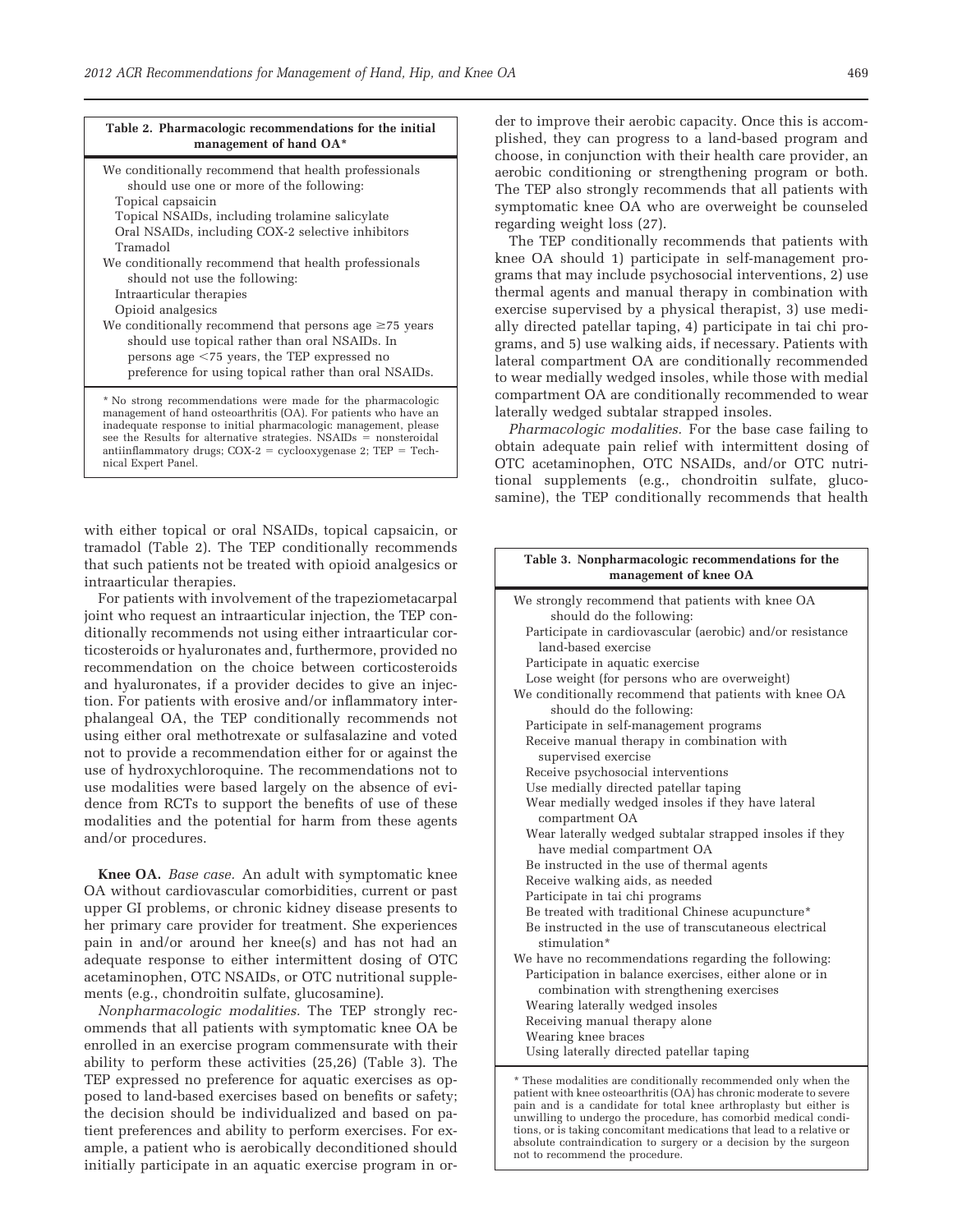| Table 4. Pharmacologic recommendations for the initial<br>management of knee OA*                                                                                                                                                                                                                                                                                                                                                                                                        |
|-----------------------------------------------------------------------------------------------------------------------------------------------------------------------------------------------------------------------------------------------------------------------------------------------------------------------------------------------------------------------------------------------------------------------------------------------------------------------------------------|
| We conditionally recommend that patients with knee OA<br>should use one of the following:<br>Acetaminophen<br>Oral NSAIDs<br><b>Topical NSAIDs</b><br>Tramadol<br>Intraarticular corticosteroid injections<br>We conditionally recommend that patients with knee OA<br>should not use the following:<br>Chondroitin sulfate<br>Glucosamine<br>Topical capsaicin<br>We have no recommendations regarding the use of<br>intraarticular hyaluronates, duloxetine, and opioid<br>analgesics |
| * No strong recommendations were made for the initial pharmaco-<br>logic management of knee osteoarthritis (OA). For patients who<br>have an inadequate response to initial pharmacologic management,                                                                                                                                                                                                                                                                                   |

please see the Results for alternative strategies. NSAIDs = nonsteroidal antiinflammatory drugs.

care providers can use acetaminophen, oral or topical NSAIDs, tramadol, or intraarticular corticosteroid injections (Table 4). The TEP conditionally recommends that health care providers do not use nutritional supplements (e.g., chondroitin sulfate, glucosamine) or topical capsaicin. If the health care provider chooses to initiate acetaminophen in the full dosage up to 4,000 mg/day, the patient should be counseled to avoid all other products that contain acetaminophen, including OTC cold remedies as well as combination products with opioid analgesics.

If the patient does not have a satisfactory clinical response to full-dose acetaminophen, then the TEP strongly recommends the use of oral or topical NSAIDs or intraarticular corticosteroid injections (18,19). Health care providers should not use oral NSAIDs in patients with contraindications to these agents and should be aware of the warnings and precautions associated with the use of these agents. Furthermore, for persons age  $\geq$ 75 years, the TEP strongly recommends the use of topical rather than oral NSAIDs (28). In this scenario, the TEP conditionally recommends the use of tramadol, duloxetine, or intraarticular hyaluronan injections. If the patient has a history of a symptomatic or complicated upper GI ulcer but has not had an upper GI bleed in the past year and the practitioner chooses to use an oral NSAID, the TEP strongly recommends using either a cyclooxygenase 2 (COX-2) selective inhibitor or a nonselective NSAID in combination with a proton-pump inhibitor; there was no preference expressed between these choices (29). In the clinical scenario where the above patient has had an upper GI bleed within the past year and the practitioner still chooses to use an oral NSAID, the TEP strongly recommends using a COX-2 selective inhibitor in combination with a proton-pump inhibitor. Subsequent to the initial meeting of the TEP, Latimer and colleagues reported that the addition of a proton-pump inhibitor to either a nonselective or COX-2 selective NSAID is cost effective given the evolving evidence base for efficacy and reductions in price (30). There-

fore, whenever an NSAID is used for the chronic management of patients with knee or hip OA, the practitioner should consider adding a proton-pump inhibitor to reduce the risk of development of symptomatic or complicated upper GI events.

In the clinical scenario where the patient with OA is taking low-dose aspirin  $(\leq 325 \text{ mg per day})$  for cardioprotection and the practitioner chooses to use an oral NSAID, the TEP strongly recommends using a nonselective NSAID other than ibuprofen in combination with a proton-pump inhibitor. This recommendation is based, in part, on the FDA warning that the concomitant use of ibuprofen and low-dose aspirin may render aspirin less effective when used for cardioprotection and stroke prevention because of a recognized pharmacodynamic interaction (31,32). Studies have not demonstrated this same type of pharmacodynamic interaction with diclofenac or celecoxib (33,34); nonetheless, the TEP strongly recommends that a COX-2 selective inhibitor should not be used in the above situation. No specific recommendation was made regarding other individual NSAIDs.

Based on good clinical practice, oral NSAIDs should not be used in patients with chronic kidney disease stage IV or V (estimated glomerular filtration rate below 30 cc/minute); the decision to use an oral NSAID in patients with chronic kidney disease stage III (estimated glomerular filtration rate between 30 and 59 cc/minute) should be made by the practitioner on an individual basis after consideration of the benefits and risks.

Finally, for patients with symptomatic knee OA who have not had an adequate response to both nonpharmacologic and pharmacologic modalities and are either unwilling to undergo or are not candidates for total joint arthroplasty, the TEP strongly recommends the use of opioid analgesics and conditionally recommends the use of duloxetine. The authors suggest that practitioners follow the recommendations of the American Pain Society/American Academy of Pain Medicine for the use of opioid analgesics in the management of their chronic noncancer pain (35). These recommendations provide guidance on 1) patient selection and risk stratification, 2) informed consent and opioid management plans, 3) initiation and titration of chronic opioid therapy, 4) monitoring of patients on chronic opioid therapy, including dose escalations, highdose opioid therapy, opioid rotation, and indications for discontinuation of therapy, 5) prevention and management of opioid-related adverse effects, and 6) management of breakthrough pain.

Treatment with traditional Chinese acupuncture or instruction in the use of transcutaneous electrical stimulation are conditionally recommended only when the patient with knee OA has chronic moderate to severe pain and is a candidate for total knee arthroplasty but either is unwilling to undergo the procedure, has comorbid medical conditions, or is taking concomitant medications that lead to a relative or absolute contraindication to surgery or a decision by the surgeon not to recommend the procedure (Table 3).

**Hip OA.** *Base case.* An adult with symptomatic hip OA without cardiovascular comorbidities, current or past up-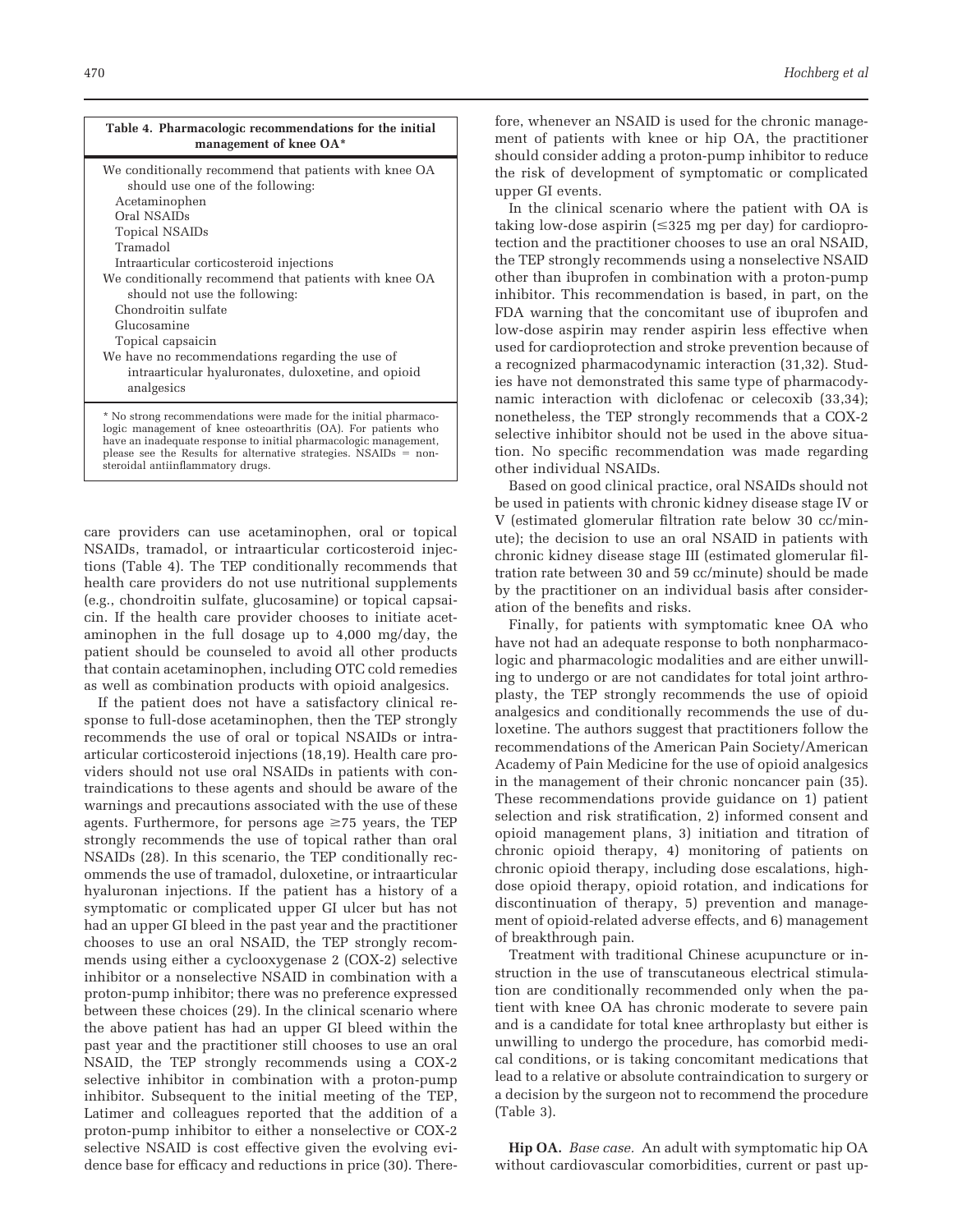per GI problems, or chronic kidney disease presents to her primary care provider for treatment. As few trials have been performed in patients with symptomatic hip OA, the TEP considered that patients with hip OA should be treated in a similar fashion to those with knee OA except for selected differences.

*Nonpharmacologic modalities.* The TEP strongly recommends that all patients with symptomatic hip OA be enrolled in an exercise program commensurate with their ability to perform these activities (Table 5). The TEP expressed no preference for aquatic exercises as opposed to land-based exercises based on benefits or safety; the decision should be individualized and based on patient preferences and the ability to perform exercises. The TEP strongly recommends that all patients with symptomatic hip OA who are overweight be counseled regarding weight loss.

The TEP conditionally recommends that patients with hip OA should 1) participate in self-management programs that may include psychosocial interventions, 2) use thermal agents and manual therapy in combination with exercise supervised by a physical therapist, and 3) use walking aids, if necessary. Interventions for which data are available only for knee OA and not hip OA were not considered for patients with only hip OA (e.g., insoles, patellar taping, acupuncture, transcutaneous electrical stimulation, tai chi).

*Pharmacologic modalities.* The approach to pharmacologic therapy for the patient with hip OA is similar to that for the patient with knee OA except that no recommendations were made for intraarticular hyaluronates, duloxetine, or topical NSAIDs because of the lack of data from RCTs on either benefit or safety at the time of the TEP meeting in December 2008 (Table 6). Again, opioid analgesics are strongly recommended only for patients with symptomatic hip OA who have not had an adequate response to both nonpharmacologic and pharmacologic modalities and are either unwilling to undergo or are not candidates for total joint arthroplasty.

| Table 5. Nonpharmacologic recommendations for the<br>management of hip osteoarthritis (OA) |
|--------------------------------------------------------------------------------------------|
| We strongly recommend that patients with hip OA                                            |
| should do the following:                                                                   |
| Participate in cardiovascular and/or resistance land-                                      |
| based exercise                                                                             |
| Participate in aquatic exercise                                                            |
| Lose weight (for persons who are overweight)                                               |
| We conditionally recommend that patients with hip OA                                       |
| should do the following:                                                                   |
| Participate in self-management programs                                                    |
| Receive manual therapy in combination with                                                 |
| supervised exercise                                                                        |
| Receive psychosocial interventions                                                         |
| Be instructed in the use of thermal agents                                                 |
| Receive walking aids, as needed                                                            |
| We have no recommendations regarding the following:                                        |
| Participation in balance exercises, either alone or in                                     |
| combination with strengthening exercises                                                   |
| Participation in tai chi                                                                   |
| Receiving manual therapy alone                                                             |
|                                                                                            |

| management of hip OA*                                                                                                                                      |
|------------------------------------------------------------------------------------------------------------------------------------------------------------|
| We conditionally recommend that patients with hip OA<br>should use one of the following:                                                                   |
| Acetaminophen                                                                                                                                              |
| Oral NSAIDs                                                                                                                                                |
| Tramadol                                                                                                                                                   |
| Intraarticular corticosteroid injections                                                                                                                   |
| We conditionally recommend that patients with hip OA                                                                                                       |
| should not use the following:                                                                                                                              |
| Chondroitin sulfate                                                                                                                                        |
| Glucosamine                                                                                                                                                |
| We have no recommendation regarding the use of the                                                                                                         |
| following:                                                                                                                                                 |
| <b>Topical NSAIDs</b>                                                                                                                                      |
| Intraarticular hyaluronate injections                                                                                                                      |
| Duloxetine                                                                                                                                                 |
| Opioid analgesics                                                                                                                                          |
| * No strong recommendations were made for the initial pharmaco-<br>$l$ ogio menogoment of bin osteoenthuitie $(\bigcap \Lambda)$ . Een petiente vrho herro |

**Table 6. Pharmacologic recommendations for the initial**

 $\epsilon$ ment of hip osteoarthritis (OA). For patients who have an inadequate response to initial pharmacologic management, please see the Results for alternative strategies. NSAIDs nonsteroidal antiinflammatory drugs.

## **DISCUSSION**

These ACR 2012 recommendations for the management of patients with hand, hip, and knee OA are based on the best available evidence of benefit and safety/tolerability of both nonpharmacologic and pharmacologic interventions as well as the consensus judgment of clinical experts from a wide range of disciplines balancing the benefits and harms of these treatments and incorporating their preferences and values. We used the GRADE approach, which provides a comprehensive, explicit, and transparent methodology for developing recommendations for the management of patients (10–14,23,36). We included modalities that had been reviewed by other groups of experts in their recommendations published during the last decade (4 – 7,37) as well as modalities that have been investigated since the publication of these recommendations. The TEP was provided with a series of documents including not only the results of literature reviews, which provided the best available evidence to support the benefit and safety of pharmacologic and nonpharmacologic modalities, but also published recommendations from other professional societies (see above) prior to their voting. In addition, the TEP received documentation and formal instruction on implementation of the methodology. Therefore, these recommendations represent evidence- and expert consensus– based recommendations that should serve as a guide to health care providers in their approach to the management of patients with symptomatic OA. It is hoped that they may also be useful for the development and/or modification of quality measures for OA (38,39). As new evidence continues to be developed, it is likely that these recommendations will need to be updated and/or revised; such revisions will be posted, as appropriate, on the ACR web site (http://www.rheumatology.org/).

The authors acknowledge that, while most of the recommendations will not be controversial, some may be met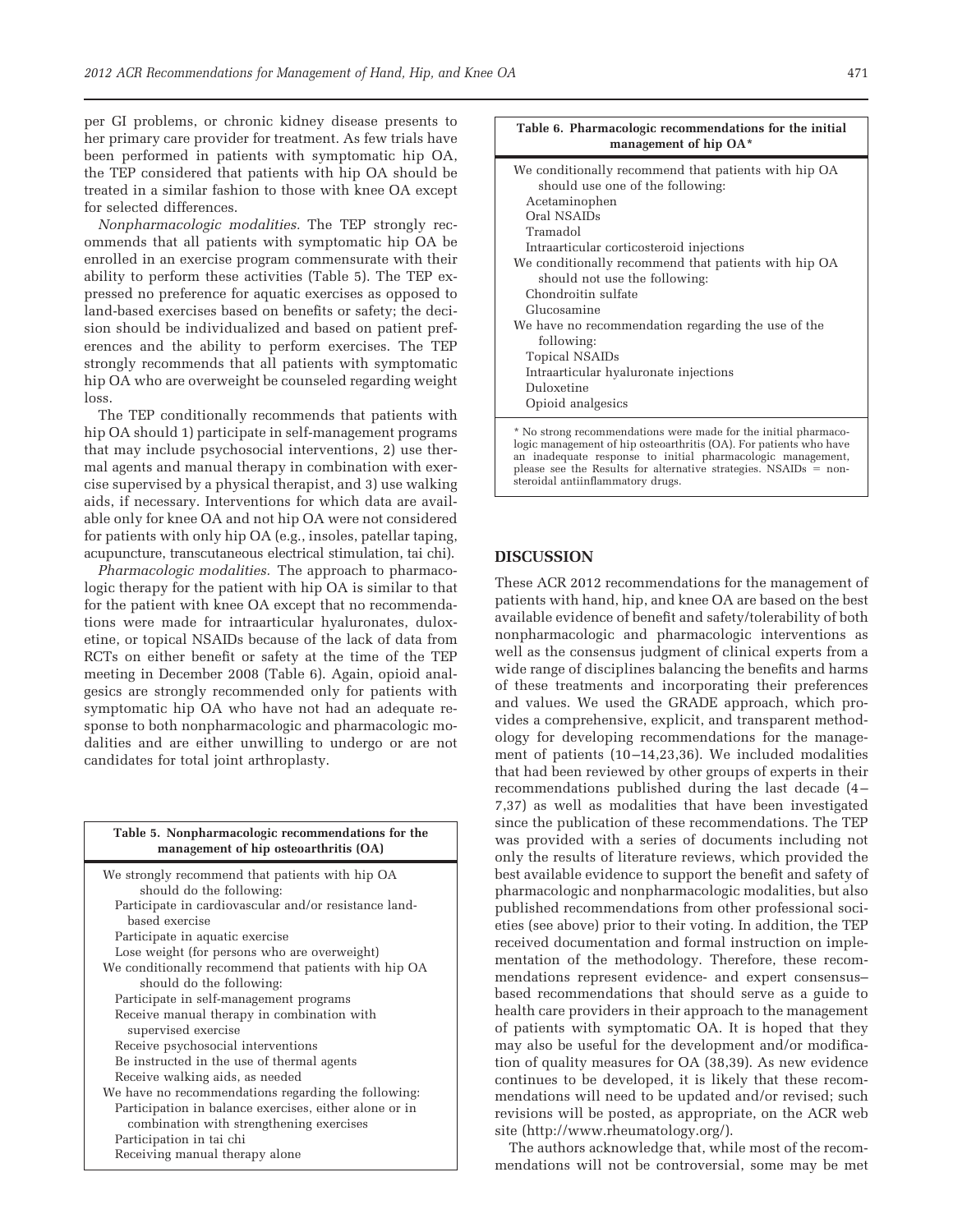with disagreement by health care practitioners. One example is that of conditionally recommending against the use of glucosamine and chondroitin sulfate for patients with knee OA. The TEP relied initially on the results of the Glucosamine/Chondroitin Arthritis Intervention Trial (40) and meta-analyses that demonstrated significant heterogeneity in effect size (41–43) coupled with the lack of availability of prescription-quality preparations evaluated and approved for the indication of OA by the FDA. This original decision was reaffirmed after reviewing the results of a more recent network meta-analysis that also failed to demonstrate clinically important efficacy for these agents (44).

There have been many developments in the scientific and clinical understanding of OA in the past decade since the publication of the 2000 revised ACR recommendations (45,46). One of these developments is the publication of recommendations for the management of OA by numerous professional societies. These 2012 ACR OA guidelines improve upon these other recommendations in several ways. First, they are based on evidence available through the end of 2010. Second, they include recommendations for the management of hand OA as well as knee and hip OA. Third, they were developed using a rigorous transparent guideline development methodology that has been increasingly used by guideline developers in recent years. Finally, participants included the broadest group of experts to date on an OA guideline development project, representing several disciplines of health care providers with an interest in OA management.

When comparing these ACR guidelines to recent EULAR and OARSI guidelines, all rely on consensus recommendations based on the evidence. The EULAR recommendations are based on commissioned systematic reviews of the literature on both nonpharmacologic and pharmacologic modalities for OA of the hand, hip, and knee. OARSI commissioned a systematic review of the literature that updated those conducted for EULAR for OA of the hip and knee. Herein, literature reviews were conducted to identify the best available systematic review(s) and meta-analysis(es) for each of the modalities and, if these were not available, then the best available RCTs were selected.

All of the groups used a form of expert panel to provide the consensus recommendations. For the recommendations on hip and knee OA, the EULAR panel consisted of only rheumatologists and orthopedic surgeons; for the hand OA recommendations, EULAR added a physiatrist and 2 allied health professionals. The OARSI panel included 2 primary care physicians in addition to rheumatologists and an orthopedic surgeon. The ACR is the only professional society to include primary care physicians, physiatrists, and geriatricians along with rheumatologists (both academic and private practice), an orthopedic surgeon, and both physical and occupational therapists. Furthermore, the TEP had both sex and ethnic representations from constituencies within the ACR as well as members from both the US and Canada.

Both EULAR and OARSI used modifications of the Delphi technique to generate lists of propositions. This process required members of the Steering and Guideline Development Committees to amalgamate and rewrite or reword individual propositions submitted by members of the individual expert committees in order to reach consensus. The current ACR recommendations were developed using the GRADE process, a comprehensive, explicit, and transparent methodology that does not include the use of propositions; rather, the TEP used the best available evidence for the benefits and safety of each modality to produce specific recommendations, either strong, conditional, or none, for the use of each modality relative to a specific clinical scenario. These ACR recommendations acknowledge the values and preferences of the panel members for the desirable and undesirable outcomes of each modality.

It is hoped that with appropriate dissemination, these revised ACR guidelines will be utilized by health care providers in the management of their patients with OA.

**Addendum.** Therapies that were approved after the literature reviews are not included in these recommendations.

#### **ACKNOWLEDGMENTS**

The authors would like to acknowledge Elizabeth Tanjong Ghogomum, Lara Maxwell, Tamara Rader, and Erin Ueffing from the University of Ottawa for their assistance with the Ottawa team in preparing documentation for the panel members, and Amy Miller from the ACR for her support during this process.

#### **AUTHOR CONTRIBUTIONS**

All authors were involved in drafting the article or revising it critically for important intellectual content, and all authors approved the final version to be published. Dr. Hochberg had full access to all of the data in the study and takes responsibility for the integrity of the data and the accuracy of the data analysis.

**Study conception and design.** Hochberg, Altman, April, McGowan, Towheed, Welch, Wells, Tugwell.

**Acquisition of data.** Altman, April, Benkhalti, McGowan, Towheed, Welch, Wells, Tugwell.

**Analysis and interpretation of data.** Hochberg, Altman, April, Benkhalti, Guyatt, McGowan, Towheed, Welch, Wells, Tugwell.

### **REFERENCES**

- 1. Dougados M, Hochberg MC. Management of osteoarthritis. In: Hochberg MC, Silman AJ, Smolen JS, Weinblatt ME, Weisman M, editors. Rheumatology. 5th ed. Philadelphia: Mosby/ Elsevier; 2011. p. 1793–9.
- 2. American College of Rheumatology Subcommittee on Osteoarthritis Guidelines. Recommendations for the medical management of osteoarthritis of the hip and knee: 2000 update. Arthritis Rheum 2000;43:1905–15.
- 3. American College of Rheumatology Subcommittee on Osteoarthritis Guidelines. Recommendations for the medical management of osteoarthritis of the hip and knee. 2005. URL: http://www.rheumatology.org/practice/clinical/guidelines/ oa-mgmt.asp.
- 4. Jordan KM, Arden NK, Doherty M, Bannwarth B, Bijlsma JW, Dieppe P, et al. EULAR recommendations 2003: an evidence based approach to the management of knee osteoarthritis: report of a Task Force of the EULAR Standing Committee for International Clinical Studies Including Therapeutic Trials (ESCISIT). Ann Rheum Dis 2003;62:1145–55.
- 5. Zhang W, Doherty M, Arden N, Bannwarth B, Bijlsma J, Gunther KP, et al. EULAR evidence based recommendations for the management of hip osteoarthritis: report of a Task Force of the Standing Committee for International Clinical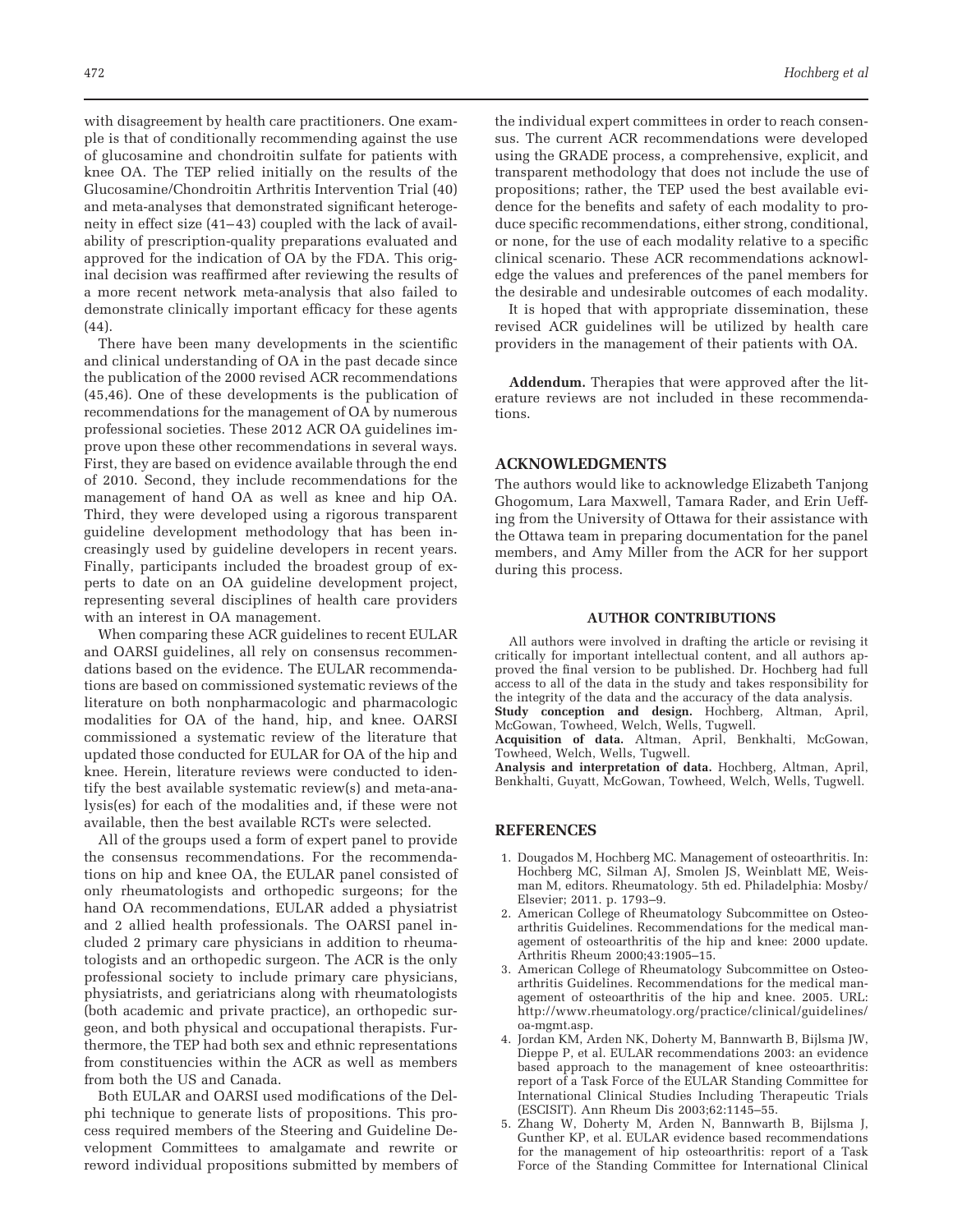Studies Including Therapeutic Trials (ESCISIT). Ann Rheum Dis 2005;64:669 – 81.

- 6. Zhang W, Doherty M, Leeb BF, Alekseeva L, Arden NK, Bijlsma JW, et al. EULAR evidence based recommendations for the management of hand osteoarthritis: report of a Task Force of the EULAR Standing Committee for International Clinical Studies Including Therapeutic Trials (ESCISIT). Ann Rheum Dis 2007;66:377– 88.
- 7. Zhang W, Moskowitz RW, Nuki G, Abramson S, Altman RD, Arden N, et al. OARSI recommendations for the management of hip and knee osteoarthritis, part II: OARSI evidence-based, expert consensus guidelines. Osteoarthritis Cartilage 2008;16: 137– 62.
- 8. American Academy of Orthopaedic Surgeons. American Academy of Orthopaedic Surgeons clinical practice guideline on the treatment of osteoarthritis of the knee (non-arthroplasty). Rosemont (IL): American Academy of Orthopaedic Surgeons; 2008.
- 9. Saag KG, Teng GG, Patkar NM, Anuntiyo J, Finney C, Curtis JR, et al. American College of Rheumatology 2008 recommendations for the use of nonbiologic and biologic disease-modifying antirheumatic drugs in rheumatoid arthritis. Arthritis Rheum 2008;59:762– 84.
- 10. GRADE Working Group. Grading quality of evidence and strength of recommendations. BMJ 2004;328:1490.
- 11. Guyatt GH, Oxman AD, Vist GE, Kunz R, Falck-Ytter Y, Alonso-Coello P, et al. GRADE: an emerging consensus on rating quality of evidence and strength of recommendations. BMJ 2008;336:924-6.
- 12. Guyatt GH, Oxman AD, Kunz R, Vist GE, Falck-Ytter Y, Schunemann HJ, for the GRADE Working Group. What is "quality of evidence" and why is it important to clinicians? BMJ 2008;336:995– 8.
- 13. Guyatt GH, Oxman AD, Kunz R, Falck-Ytter Y, Vist GE, Liberati A, et al. Going from evidence to recommendations. BMJ 2008;336:1049 –51.
- 14. GRADE Working Group. Organizations that have endorsed or that are using GRADE. URL: http://www.gradeworking group.org/society/index.htm.
- 15. Haynes RB, McKibbon KA, Wilczynski NL, Walter SD, Werre SR. Optimal search strategies for retrieving scientifically strong studies of treatment from Medline: analytical survey. BMJ 2005;330:1179.
- 16. Montori VM, Wilczynski NL, Morgan D, Haynes RB. Optimal search strategies for retrieving systematic reviews from Medline: analytical survey. BMJ 2005;330:68.
- 17. Wilczynski NL, Haynes RB, for the Hedges Team. Embase search strategies achieved high sensitivity and specificity for retrieving methodologically sound systematic reviews. J Clin Epidemiol 2007;60:29 –33.
- 18. American College of Rheumatology Ad Hoc Group on Use of Selective and Nonselective Nonsteroidal Antiinflammatory Drugs. Recommendations for use of selective and nonselective nonsteroidal antiinflammatory drugs: an American College of Rheumatology white paper. Arthritis Rheum 2008;59: 1058 –73.
- 19. Chou R, Helfand M, Peterson K, Dana T, Roberts C. Comparative effectiveness and safety of analgesics for osteoarthritis: comparative effectiveness review no. 4. Rockville (MD): Agency for Healthcare Research and Quality; 2006. URL: www.effectivehealthcare.ahrq.gov/reports/final.cfm.
- 20. Samson DJ, Grant MD, Ratko TA, Bonnell CJ, Ziegler KM, Aronson N. Treatment of primary and secondary osteoarthritis of the knee: evidence report/technology assessment no. 157. AHRQ publication no. 07-E012. Rockville (MD): Agency for Healthcare Research and Quality; 2007.
- 21. Antman EM, Bennett JS, Daugherty A, Furberg C, Roberts H, Taubert KA. Use of nonsteroidal antiinflammatory drugs: an update for clinicians. A scientific statement from the American Heart Association. Circulation 2007;115:1634 – 42.
- 22. Bhatt DL, Scheiman J, Abraham NS, Antman EM, Chan FK, Furberg CD, et al. ACCF/ACG/AHA 2008 expert consensus document on reducing the gastrointestinal risks of antiplatelet therapy and NSAID use: a report of the American College

of Cardiology Foundation Task Force on Clinical Expert Consensus Documents. J Am Coll Cardiol 2008;52:1502–17.

- 23. Jaeschke R, Guyatt GH, Dellinger P, Schunemann H, Levy MM, Kunz R, et al. Use of GRADE grid to reach decisions on clinical practice guidelines when consensus is elusive. BMJ 2008;337:a744.
- 24. Mahendira D, Towheed TE. Systematic review of non-surgical therapies for osteoarthritis of the hand: an update. Osteoarthritis Cartilage 2009;17:1263– 8.
- 25. Fransen M, McConnell S. Exercise for osteoarthritis of the knee. Cochrane Database Syst Rev 2008;4:CD004376.
- 26. Fransen M, McConnell S, Hernandez-Molina G, Reichenbach S. Does land-based exercise reduce pain and disability associated with hip osteoarthritis? A meta-analysis of randomized controlled trials. Osteoarthritis Cartilage 2010;18:613–20.
- 27. Christensen R, Bartels EM, Astrup A, Bliddal H. Effect of weight reduction in obese patients with knee osteoarthritis: a systematic review and meta-analysis. Ann Rheum Dis 2007; 66:433–9.
- 28. American Geriatrics Society Panel of the Pharmacological Management of Persistent Pain in Older Persons. Pharmacological management of persistent pain in older persons. J Am Geriatr Soc 2009;57:1331– 46.
- 29. Rostom A, Muir K, Dube C, Lanas A, Jolicoeur E, Tugwell P. Prevention of NSAID-related upper gastrointestinal toxicity: a meta-analysis of traditional NSAIDs with gastroprotection and COX-2 inhibitors. Drug Healthc Patient Saf 2009;1:47–71.
- 30. Latimer N, Lord J, Grant RL, O'Mahony R, Dickson J, Conaghan PG, et al. Cost effectiveness of COX 2 selective inhibitors and traditional NSAIDs alone or in combination with a proton pump inhibitor for people with osteoarthritis. BMJ 2009;339:b2538.
- 31. Ellison J, Dager W. Recent FDA warning of the concomitant use of aspirin and ibuprofen and the effects on platelet aggregation. Prev Cardiol 2007;10:61–3.
- 32. US Food and Drug Administration. Information for healthcare professionals: concomitant use of ibuprofen and aspirin. 2006. URL: http://www.fda.gov/Drugs/DrugSafety/PostmarketDrug SafetyInformationforPatientsandProviders/ucm125222.htm.
- 33. Schuijt MP, Huntjens-Fleuren HW, de Metz M, Vollaard EJ. The interaction of ibuprofen and diclofenac with aspirin in healthy volunteers. Br J Pharmacol 2009;157:931-4.
- 34. Wilner KD, Rushing M, Walden C, Adler R, Eskra J, Noveck R, et al. Celecoxib does not affect the antiplatelet activity of aspirin in healthy volunteers. J Clin Pharmacol 2002;42:1027– 30.
- 35. Chou R, Fanciullo GJ, Fine PG, Adler JA, Ballantyne JC, Davies P, et al. Clinical guidelines for the use of chronic opioid therapy in chronic noncancer pain. J Pain 2009;10:113–30.
- 36. Brozek JL, Akl EA, Alonso-Coello P, Lang D, Jaeschke R, Williams JW, et al. Grading quality of evidence and strength of recommendations in clinical practice guidelines: part 1 of 3. An overview of the GRADE approach and grading quality of evidence about interventions. Allergy 2009;64:669 –77.
- 37. Zhang W, Moskowitz RW, Nuki G, Abramson S, Altman RD, Arden N, et al. OARSI recommendations for the management of hip and knee osteoarthritis, part I: critical appraisal of existing treatment guidelines and systematic review of current research evidence. Osteoarthritis Cartilage 2007;15:981– 1000.
- 38. Hochberg MC. Quality measures in osteoarthritis. Clin Exp Rheumatol 2007;25 Suppl:61–5.
- 39. Hunter DJ, Neogi T, Hochberg MC. Quality of osteoarthritis management and the need for reform in the US. Arthritis Care Res (Hoboken) 2011;63:31– 8.
- 40. Clegg DO, Reda DJ, Harris CL, Klein MA, O'Dell JR, Hooper MM, et al. Glucosamine, chondroitin sulfate, and the two in combination for painful knee osteoarthritis. N Engl J Med 2006;354:795– 808.
- 41. Towheed TE, Maxwell L, Anastassiades TP, Shea B, Houpt J, Robinson V, et al. Glucosamine therapy for treating osteoarthritis. Cochrane Database Syst Rev 2005;2:CD002946.
- 42. Vlad SC, LaValley MP, McAlindon TE, Felson DT. Glucosamine for pain in osteoarthritis: why do trial results differ? Arthritis Rheum 2007;56:2267–77.